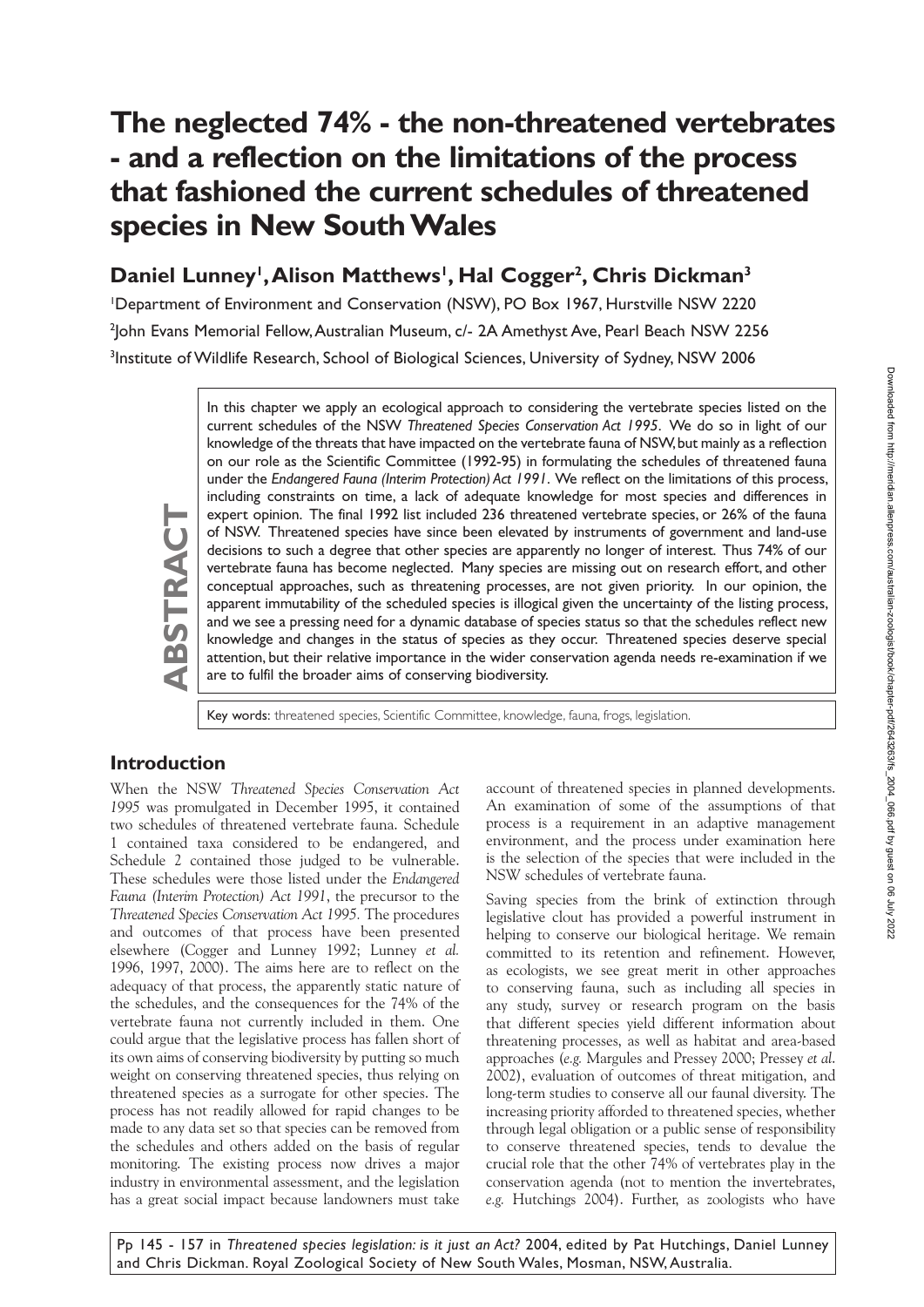spent much of our working lives becoming familiar with our fauna, and the people who have studied them, we are acutely aware of the limitations of our knowledge in producing definitive lists of threatened species. In this chapter, we revisit the schedules that we, as the initial Scientific Committee (Cogger, Dickman, Lunney), prepared in 1992, and we recall the uncertainty that accompanied our decision-making process. We support those legislative advances that incorporate populations and ecological communities in the *Threatened Species Conservation Act 1995* and the inclusion of threatened ecosystems in the Commonwealth's *Environment Protection and Biodiversity Conservation Act 1999* but we focus here on the species schedules because of the weight that they are now given.

### **The** *Endangered Fauna (Interim Protection) Act 1991***, and the neglected 74%**

The NSW *Endangered Fauna (Interim Protection) Act 1991*  provided a rare opportunity to move quickly to place species on the first-ever comprehensive NSW list of threatened vertebrate fauna. A modest list of endangered fauna had been part of the NSW *National Parks and Wildlife Act 1974*, but that schedule (Schedule 12) was drawn up without guidance in the Act as to criteria and did not provide for any regulatory mechanism beyond the protection afforded to all recognised vertebrate fauna (mammals, birds and reptiles), although there was an additional penalty attached to the harm of endangered fauna over protected fauna. One aim of the schedule was to draw attention to certain species and the concept of extinction. This was relevant to the NSW *Environmental Protection and Assessment Act 1979,* which required that endangered species be taken into account in relation to various matters that fell within its ambit. In contrast, the brief for the schedules of threatened fauna prepared under the *Endangered Fauna (Interim Protection) Act 1991* provided specific criteria for inclusion and a timetable for action – one month to produce the list, followed by a period of public review leading to finalisation of the list. The Scientific Committee was independent of parliament and ministers and the decisions of the Committee were final; they were not merely recommendations as had been the case with endangered species listed under schedule 12 of the NSW *National Parks and Wildlife Act 1974*.

The *Endangered Fauna (Interim Protection) Act 1991* passed through the NSW parliament in December 1991. The directions for action came to NSW National Parks and Wildlife Service (now part of the NSW Department of Environment and Conservation) in mid-January 1992 and the Committee of three, as specified under the Act, was promptly formed along with a small working team. A list of species was promulgated in a large daily newspaper (the *Sydney Morning Herald*) on 28 February 1992 as part of a statutory public review process. This publication activated the remainder of the Act, and the process of formally dealing with threatened species under their own legislation commenced for the first time in NSW. The review period was completed by August 1992 and the final decisions appeared in the *Government Gazette* on 18 December 1992.

Over the following three years the Committee received a few submissions for additions, but the listing procedure had become lengthy, and the few additions decided upon by the Committee were overtaken by the passing of the *Threatened Species Conservation Act 1995*. These few extra species, such as the Southern Hairy-nosed Wombat *Lasiorhinus latifrons*, were included in the new schedules, and they appeared in the *Threatened Species Conservation Act 1995* which passed through the NSW parliament in December 1995. Since the promulgation of the *Threatened Species Conservation Act 1995,* nine species of vertebrates have been added to the schedules and none removed (as of December 2003).

After the lists of NSW threatened species were promulgated at the beginning of 1992, the Committee members felt that we could be challenged legally in court to explain why some species were left off the schedules and why others were placed on the schedules. Such challenges could arise, for example, if a threatened species was located in the middle of a proposed development and was likely to impede it, or when an activity looked as if it would be widely damaging, even though no threatened species occurred on the site. In short, the demand to go to court could come from either side of the development debate. Further, we were acutely aware that the *Endangered Fauna (Interim Protection) Act 1991* had been passed through the NSW parliament by the Labor opposition and the independents against the wishes of the coalition government. While we could reasonably expect support from the government because parliament had passed the bill, we did not know the extent of government support if contentious cases reached the court. This issue of zoology in court had already been a matter of concern for the Royal Zoological Society of New South Wales (Lunney 1992). We did not relish the thought of court appearances because of the arguments that would inevitably arise about our treatment of uncertainty in assembling the lists and about whether the criteria in the Act could really be applied to a particular species if very little was known about it. However, these problems are largely overcome when rankings are derived from collective expert opinion, which is itself based on objective criteria; anyone wishing to challenge that ranking must be able to demonstrate that the available data negate that opinion. Rather, opponents to the listing of a particular species are forced to argue that the methodological approach (*e.g.* Millsap *et al.* 1990) is fundamentally flawed, an argument that is hard to sustain given the widespread acceptance by governments and biologists of this approach.

The requirement to produce the lists quickly might have resulted in some errors, but it did forestall any dithering. The brief period legislated for the preparation of the NSW lists in early 1992 has escaped many commentators. So, too, has the requirement in the legislation to consider all terrestrial vertebrate fauna (birds, frogs, mammals, reptiles) and provide the reasons for non-inclusion of a species as thoroughly as the reasons for inclusion. This required the Committee to prepare the first-ever list of NSW terrestrial vertebrates (a daunting task in itself) and then to justify the status assigned to every species, not just those likely to be included. What is so astonishing to us now is the apparent immutability, or even sacredness, of the schedules as they are embedded in the workings of so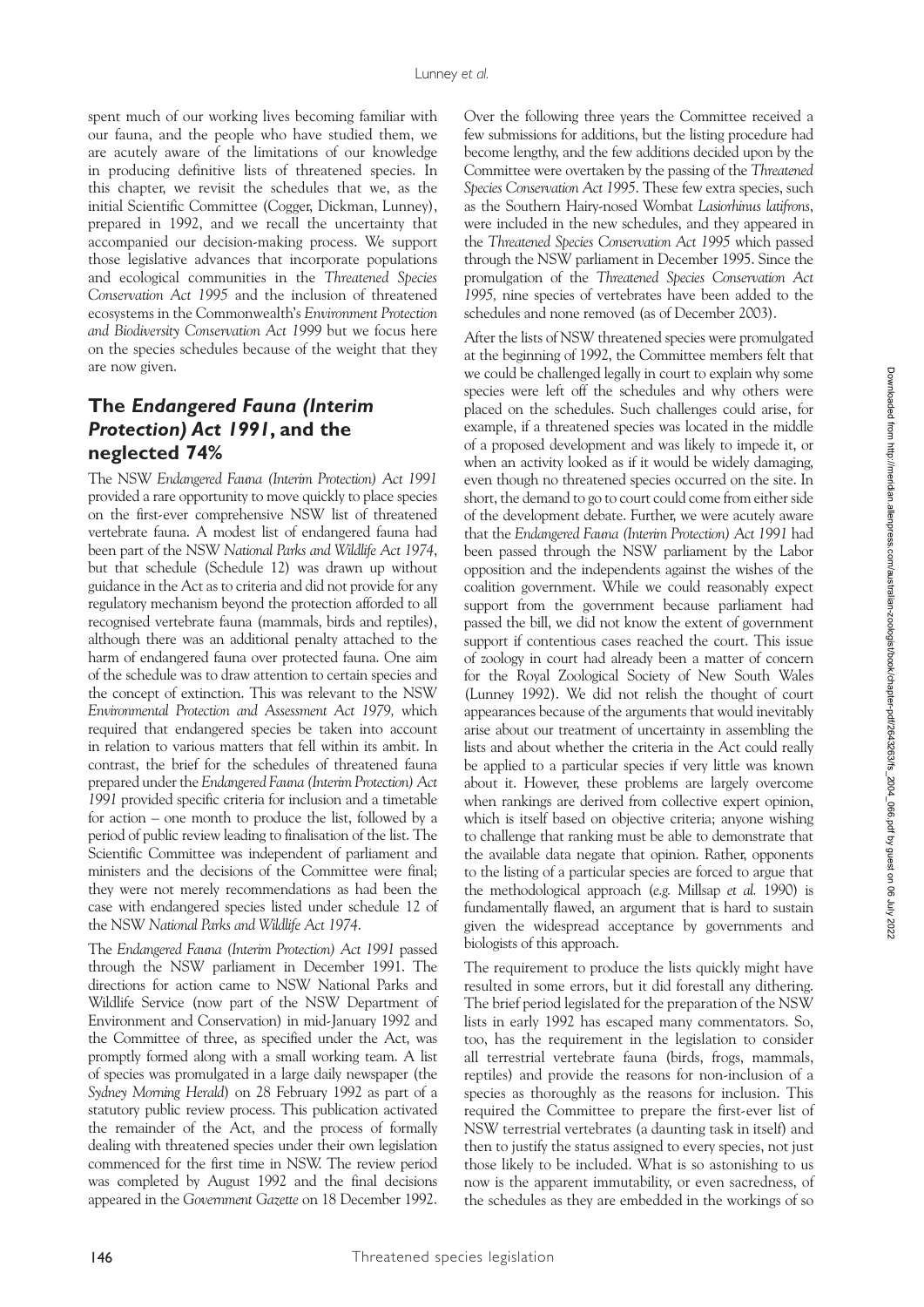many instruments of government and land-use decisions. At the time, we were not aiming to produce a once-only definitive list, based on universally-agreed criteria, of species about which we had perfect knowledge. Problems arise as the scheduled 26% of threatened species drift away from the other 74% of the fauna. We have to devise ways to conserve species not listed under legislation, but which also are in need of special attention, and to address the threats to them and their habitats.

Threatened species deserve close attention but, in our opinion, they represent only one limited component of an effective biodiversity conservation program. Further, the nature of the legislative process means that it rarely keeps pace with rapid changes in the status of species and ecosystems. Consequently, the concept of threatened species legislation and its application need regular revisiting if we are to become more effective in conserving biodiversity. With 74% of the vertebrate fauna of NSW not listed on the schedules of threatened species in 1992 (Lunney *et al.* 1996, 2000), there is a case for considering the status of these outsiders. One thesis pursued here is that they have become a neglected portion of our vertebrate fauna. This matter is highlighted when you consider the nature of the system involved in placing species on, or removing them from, the schedules. There is a pressing need for a dynamic database of species' status so that the schedules rapidly reflect new knowledge and the consequent changes in a species' status. These matters have been identified as being among the nation's highest faunal research priorities (ANZECC/BDAC 2001). Priority 2 of that report – identifying Australia's species – states that the highest priority research includes the need to 'identify, characterise and record the distribution of native species that are or may be threatened'. Research priority 3 – monitoring changes in Australia's biodiversity – is given the highest priority to 'develop and validate methods for direct measures and indicators to monitor the distribution and abundance of species'. Both research priorities stress the need for biodiversity condition to be part of the state of the environment reporting. We argue that monitoring the lists is an essential activity which needs to be supported by a sustained research program with the capacity to regularly revise the schedules. That they need to be revised is apparent to us as we revisit the procedures and lists we prepared in 1992.

In our view, the current threatened species paradigm for conserving biodiversity subverts the original aim of listing threatened species as symbols of the loss of biodiversity and as case studies of the many processes that lead to extinction. It appears to have become a dominating end in itself in that threatened species provide touchstones in a variety of crucial documents that determine national, state and local priorities for biodiversity conservation. The legal requirement to conserve threatened species is respected in such documents, but the need to see this approach as indicative of the broader picture does not emerge from our reading of them. This paradigm manifests itself through the emphasis on survey, monitoring and research of threatened species in such major programs as the Comprehensive Regional Assessments (CRA) under the National Forest Policy Statement (Commonwealth of Australia 1992), and in regulations and court action, or threats of action, that focus on threatened

species in development applications. Threatened species have been elevated to such a degree that other species are virtually overlooked. For example, data audits have in the past resulted in threatened species being the only species entered on the Atlas of NSW Wildlife. Threatened species are also the only species subject to pre-logging surveys in the Integrated Forestry Operation Approvals (IFOA) process, which is part of the Regional Forest Agreement (RFA) process, yet threatened species are only just over a quarter of the vertebrate fauna. We point out, that because threatened species usually occur in low numbers, most are not suitable for long-term monitoring programs. Such programs require species that can be found in sufficient numbers to enable an effective monitoring program to be designed (*e.g.* Lunney and Matthews 2004). Moreover, it is critical that we do not treat threatened species simply as those species most deserving of our conservation effort, but rather as early indicators of failing systems – both ecological and social.

Our contention is that it is ecologically more informative and rigorous to conserve biodiversity as a whole by examining and minimising existing and potential threatening processes, such as land clearing, inappropriate fire regimes, logging, roading, toxic waste, salinity, overgrazing, pest species, and disruption to the natural flows of water. Lunney *et al*. (2003) made this point for bats, where national priorities concentrate almost exclusively on a small number of threatened species (9 of 90 taxa) and omit general bat research. These authors suggested that a better approach would be to focus on the threatening processes that affect all bat species, such as logging, management of old mines and identification and protection of roosts, in order to simultaneously determine strategies for protecting those bats that are threatened, as well as instituting measures that will prevent others from declining significantly. In our view, the effort devoted to the threatened species agenda can work, albeit unintentionally, to the detriment of a more holistic approach in conservation as well as to threatened species themselves. For example, the presence of a threatened species was not intended to block all developments on all sites. If threatened species are used regularly to stop developments, then efforts will be made to limit species being included on the schedules, and the process of identifying and conserving biodiversity will begin to fail. The converse can also apply. For example, some people may fear removing a species from a schedule. It seems that the more the schedules are used as planning tools the further we move from the intent of using them to implement more effective conservation programs.

At issue for the neglected 74% of the vertebrate species not on the schedules is that these species do not attract attention for funding, which is directed almost entirely towards threatened species. How then can a comprehensive review be carried out? Consider the following story. In 1989, a small group of us in the research branch of the NSW National Parks and Wildlife Service applied to the Australian National Parks and Wildlife Service (a forerunner to today's Commonwealth Department of Environment and Heritage) for a grant to study the Spotted-tailed Quoll *Dasyurus maculatus* and examine its status in NSW. The application for funding was automatically rejected because this species was not on the national list of threatened species. It was subsequently listed on the national register and began to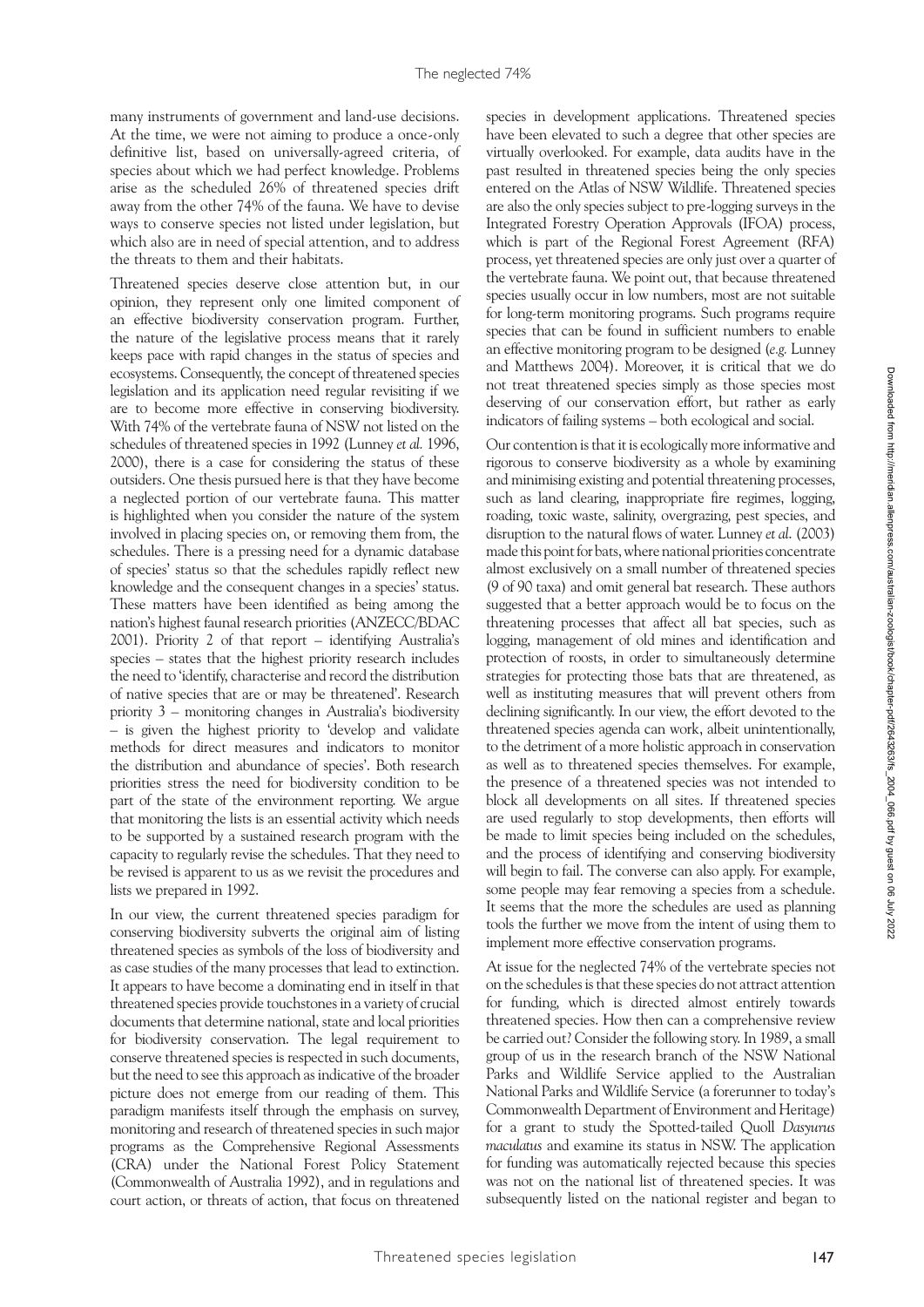receive special attention under the Commonwealth *Environment Protection and Biodiversity Conservation Act 1999*. In 1992, the Spotted-tailed Quoll was listed in NSW under the *Endangered Fauna (Interim Protection) Act 1991*, and holds this status under the replacement Act, the *Threatened Species Conservation Act 1995*. In NSW, it is now a species that gains much attention and is the subject of some careful research (*e.g.* Belcher 2004; Körtner *et al*. 2003). On 14 May 2004 it was listed nationally as endangered, and is now recognised as being just one step from extinction. This is a dramatic change in 15 years. How naïve of us to apply for funding for research on a non-threatened species, even if it was to review its status! The first lesson of this story is the recognition of a barrier between those species on the lists and those not on the lists. The next lesson is that the Spotted-tailed Quoll was undoubtedly a species in trouble in 1989. Concerted action for its conservation had to wait until official listing, yet with its congener, the Eastern Quoll *D. viverrinus*, already extinct on the mainland (it is extant only in Tasmania), there was a strong case for research into its status in 1989. The most powerful lesson is to heed the call for species monitoring at the highest level (that is, in validation of management programs, not just compliance), supported by dynamic databases (in which newly-acquired knowledge about a given species is quickly incorporated into the database and an automatic (quantitative) reassessment of its conservation status generated), dedicated staff and a regard for the schedules of threatened species as part of a commitment to adaptive management. Threatened species legislation has helped focus attention on the plight of *Dasyurus maculatus*, and this is an example of the positive value of such legislation. The converse is that unlisted species are out of sight as far as their conservation is concerned.

We thus urge the adoption of a dynamic system of revising the schedules and a commitment to its rolling application. Revision of the schedules needs to be undertaken at least every five years. The process can look at trends in a community, and monitoring can pick up species not on the list. The lists need to be ranked on objective criteria, the ranking to be dynamic as required by good governance, and have provision for alerting relevant authorities. For example, one of us (Cogger) has proposed what seems to be a simple system to trigger the federal environment minister to take action if a development application affects a species that has been flagged under objective criteria, even if the values are estimates. Criteria with a red flag include, for example, those species in which the total area once occupied by the species is known or is suspected to have declined by more than 75%, with other criteria marked by red or yellow flags. The alert for the minister to consider action in relation to a particular development would be the presence of at least one red flag or two yellow flags. The red, amber and green light approach was a feature of the NSW State of the Environment report 2003, and it has been the subject of comedy in the USA in relation to terrorist alerts. However, the idea is sound. The colour of the flags could change, and we hope that this is the only impediment to a trial of their use. Without a categorical early warning system, it is utterly predictable that tempers will become frayed if a government acts too

late, and without having given a developer the information in good time. Such a system, with its unambiguous flags, is easily adaptable to internet use and has the advantage of simplicity. It does, however, require a dynamic database which includes geographic range and habitat information as well as population levels.

#### **The uncertainty in the 1992 lists**

This section critically examines how the official lists of threatened vertebrate species in NSW were prepared. We aim to loosen the perceptibly growing rigidity in the application of the schedule, as well as to challenge the growing dominance of threatened species in programs to conserve our fauna.

When the 1992 lists were prepared we were acutely aware of the lack of adequate information on which to base them. In part, we avoided the worst aspects of that problem by consulting experts for each species, or group of species. We asked each expert to tick a score sheet for each species. The criteria were ecological, most were numerical, and the method followed that of Millsap *et al.* (1990), modified for NSW. Cogger *et al.* (1993) had already found that it was a valuable method in the preparation of the national reptile action plan. We then asked each expert to examine the reasons listed in the Act, such as 'whether the habitat of a species has been drastically reduced or modified' (1 of 5 criteria to qualify for endangered), or 'whether the population of a species is still abundant but is under threat from severe adverse factors throughout its range' (1 of the 5 criteria to qualify for vulnerable).

Each expert was to tick 'yes' or 'no' as to whether the species they were commenting on fitted the criteria and should be listed as either endangered or vulnerable, and if there was no tick, then the species would remain protected (under the NSW *National Parks and Wildlife Act 1974* – see Jarman and Brock 2004) but not on the list of threatened species. We selected experts on the basis of our personal knowledge of the individual as well as our reading of the scientific literature and our own knowledge of the vertebrate fauna. We did not confine ourselves to one expert, but selected many experts (89 people for 883 species), and for those species where the decision was likely to be disputed or close to the line, we selected up to 11 experts. The number who responded and provided assessments for each species is given in Lunney *et al*. (2000). We also asked each expert whether they felt that their knowledge base for deciding was A (adequate), B (limited), or C (inadequate). Lunney *et al*. (2000) also recorded when there was a difference of expert opinion about whether a species should be listed or not.

The responses showed there was adequate knowledge for only 6% of species, limited knowledge for 42%, and inadequate knowledge for 52% of species, with noticeable differences in the proportions within each vertebrate class (Figure 1). Despite these knowledge limitations, 26% of species were placed on the list of threatened species. It follows that we were operating under a high level of uncertainty with respect to knowledge in preparing the lists. The second element of uncertainty arises when one considers the responses to the option given to each expert as to whether a species should be listed or not.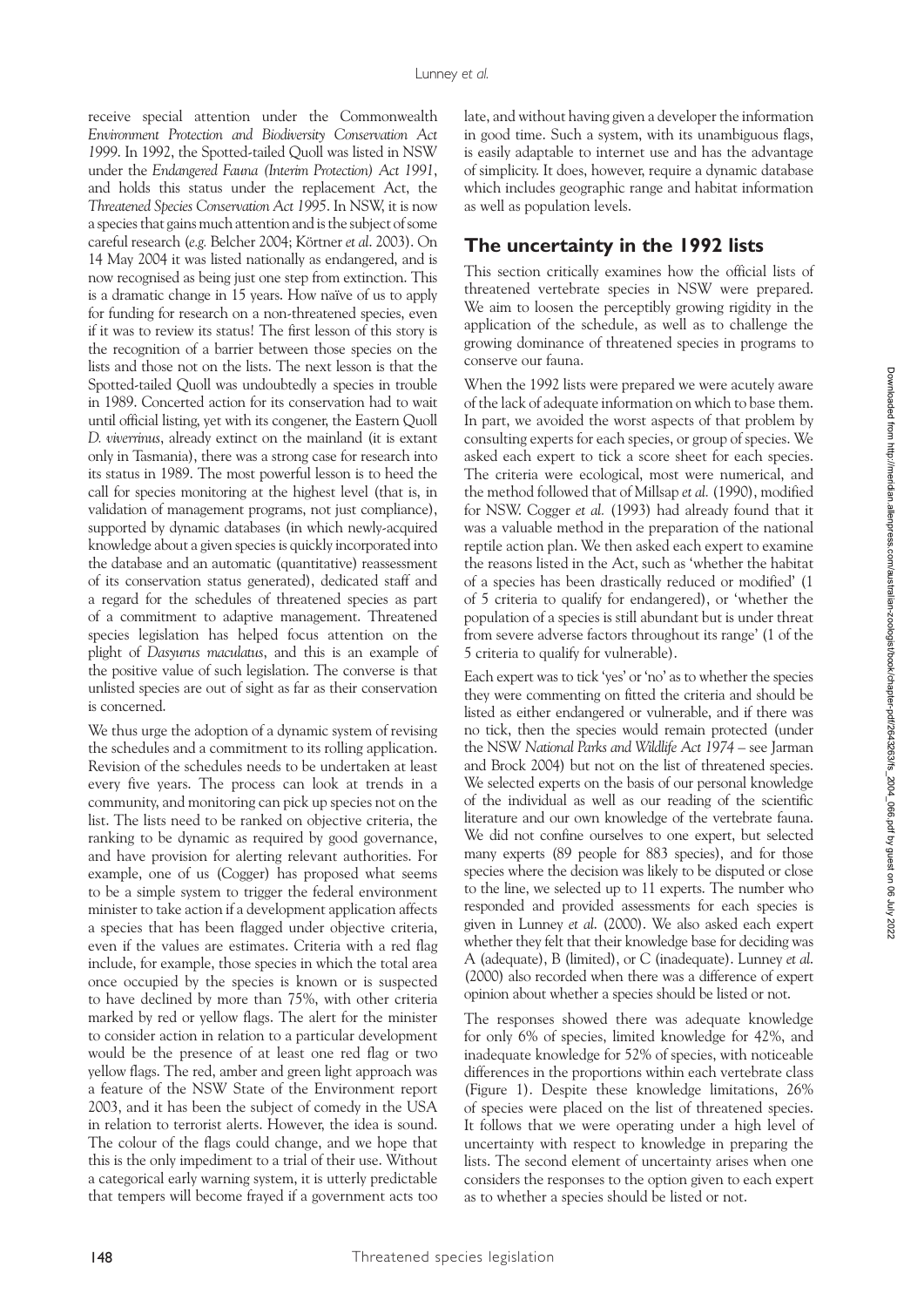

Figure 1. Levels of knowledge in the 1992 evaluation of vertebrate fauna. Percentage of birds, mammals, reptiles and frogs with levels of knowledge from 1992 evaluation. Reptiles and frogs had poor level of knowledge compared with birds and mammals. Overall 'adequate' levels of knowledge on which to assess status of species was low.

Results for each species, and any disagreement (or not) among the experts, were marked in separate columns in the relevant table in Lunney *et al.* (2000). The number of species for which there was disagreement among the experts is shown in Table 1 here. This table was split into the four classes of terrestrial vertebrates. It was also divided into the three categories of knowledge within each vertebrate class. One of the columns shows the percentage of species in each class so that comparisons can be made among the classes. From this table it might be noted that as the level of knowledge declined, the level of disagreement rose (*i.e.* expert opinion became more subjective, being a 'best guess' based not only on available knowledge but also on extrapolation from knowledge of related taxa, anecdotal information, and personal knowledge of habitat preferences). The overall trend is shown in the combined total of all species. The extent of disagreement among the experts was most marked for frogs and reptiles, evident for birds, and least for mammals. For mammals, the percentage disagreement was highest in the limited category. Thus there is a class difference among the vertebrates in relation to knowledge and expert opinion, in large part due to a combination of taxonomic diversity and the size of the research base (number of researchers). Notwithstanding such differences, the standout message for us in this table is that variance in expert opinion is inversely related to the knowledge base. It follows that, since adequate knowledge is the smallest category, and inadequate knowledge the largest, then disagreement is going to be widespread and pervasive.

As zoologists, we can point to the major gaps in knowledge of our fauna, even of the vertebrates, which are numerically insignificant compared with our invertebrate fauna. From a policy perspective (whether legal, bureaucratic or NGO threatened species activist), matters to be challenged include the legislative inflexibility of the schedules, the rigidity with which they have been applied to funding decisions, the setting of priority actions for conservation, and the limited role of experts, especially when forced to cope with incomplete or inadequate knowledge on which to make a categorical decision about a species' status. However, in defence of the expert system, if the species had been allocated randomly from a group of non-experts, the level of disagreement would be 100%. Overall, it was 26%, but with frogs at 57% when the level of knowledge was inadequate, even a non-frog expert could conclude that frogs are a group that should be revisited. We believe that the only way in which these problems can be adequately addressed is through linking dynamic databases on taxa and ecosystems to legislation, either by incorporating such databases into the legislative process (which is probably impractical) or by making them formal instruments to guide regulations and ministerial decision-making.

We also note that if the only species listed were those with a unanimous vote for listing, then the lists would have been halved. Conversely, if we had listed all species that at least one expert thought warranted inclusion, the list would have been half as long again. The final list of 233 species was about half way between the two outer limits (127 and 353 species) of what could have been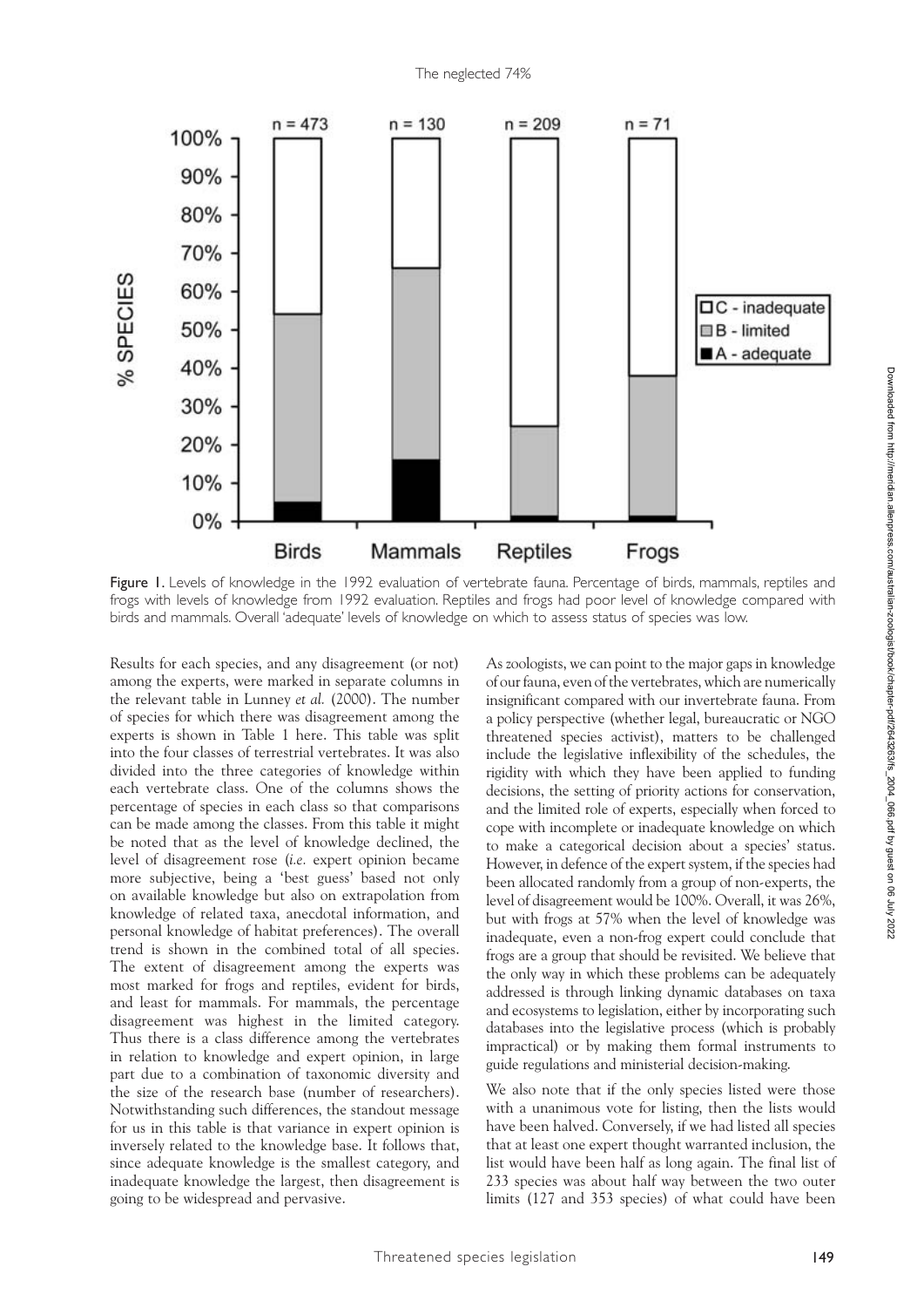Table 1. The number of species for which expert opinion differed as to status in relation to the level of knowledge for the species.

Note: the total numbers of species (883) are those assessed in 1992 and listed in Table 1 of Lunney *et al.* (2000); by November 2000 there were a total of 891 species known from New South Wales (Lunney *et al.* 2000).

| Level of<br>knowledge     | Number of<br>species     | Expert opinion<br>differs |                |
|---------------------------|--------------------------|---------------------------|----------------|
|                           |                          | n                         | %              |
| <b>Birds</b>              |                          |                           |                |
| $A - a$ dequate           | 24                       | 0                         | 0              |
| $B$ – limited             | 232                      | 40                        | 17             |
| $C$ – inadequate          | 217                      | 54                        | 25             |
| Total                     | 473                      | 94                        | 20             |
| Mammals                   |                          |                           |                |
| $\overline{A}$ – adequate | 21                       | I                         | 5              |
| $B$ – limited             | 65                       | 9                         | 29             |
| $C$ – inadequate          | 44                       | $ 0\rangle$               | 23             |
| Total                     | 130                      | 30                        | 23             |
| Reptiles                  |                          |                           |                |
| $A - a$ dequate           | 3                        | 0                         | 0              |
| $B$ – limited             | $\overline{49}$          | 2                         | 24             |
| $C$ – inadequate          | 157                      | 59                        | 38             |
| Total                     | 209                      | 71                        | 34             |
| Frogs                     |                          |                           |                |
| $\overline{A}$ – adequate | $\overline{\phantom{a}}$ | $\Omega$                  | $\Omega$       |
| $B$ – limited             | 26                       | 9                         | 35             |
| $C$ – inadequate          | 44                       | 25                        | 57             |
| Total                     | 71                       | 34                        | 48             |
| All species               |                          |                           |                |
| $A - a$ dequate           | 49                       | I                         | $\overline{2}$ |
| $B$ – limited             | 372                      | 80                        | 22             |
| $C$ – inadequate          | 462                      | 48                        | 32             |
| Total                     | 883                      | 229                       | 26             |

deemed acceptable, giving a range from 14% to 40% of the vertebrate fauna listed as threatened. *Inter alia*, this reflected the application of the criterion in the Act that, 'the Committee is to have regard to …(e) any other matter which the Committee considers relevant', as well as the substantial use we made of the numerical scoring procedure. However, since we did not use numbers as a cut-off point, then the decision to list or not list reflects our expert judgment in relation to each individual score and the weight of expert opinion. We thus have two layers of expert opinion, with the Committee's expertise being a combination of the numerical and voting scores provided by the experts, guided by our own local knowledge of the fauna, the experts and the relevant scientific literature.

A variety of decisions could have been applied to the data we obtained in constructing the lists, ranging from the conservative to the speculative. For example,

we could have required unanimity among the experts to proceed to a listing, used just one vote for listing, or given most weight to the Committee's own expertise. In practice, the Committee adjudicated on the range of opinions among the experts. When we now examine the differences among the vertebrate classes, we note that the reptiles show an 8-fold difference among 80 species that would have been listed with a decision to give the highest rank to listing, compared to 10 by the most cautious decision (Table 2). The Committee settled on 27 species of reptiles. The decisionmaking for the frogs is also instructive. By using the conservative criteria, i.e. the lowest alternative, only seven species would have been listed, and none would have been called endangered. In the end, four frog species were listed as endangered and the dramatic rise to fame of the Green and Golden Bell Frog *Litoria aurea* was underway (*e.g.* Goldingay 1996; Greer 1996; Pyke and Osborne 1996; Pyke and White 2001; Christy 2003).

Table 2. Comparison of the number of species listed with possible outcomes if alternative criteria were used.

Highest alternative – includes species where at least one expert nominated listing. Lowest alternative – includes species only where all experts agreed on listing. Endangered category here includes extinct species.

| Listed<br>category        | Listed 1992    | Highest<br>alternative | Lowest<br>alternative |
|---------------------------|----------------|------------------------|-----------------------|
| <b>Birds</b>              |                |                        |                       |
| Protected                 | 363            | 331                    | 425                   |
| Vulnerable                | 78             | 86                     | 33                    |
| Endangered                | 32             | 56                     | 15                    |
| Total                     | 473            | 473                    | 473                   |
| Mammals                   |                |                        |                       |
| Protected                 | 53             | 38                     | 68                    |
| Vulnerable                | 40             | 39                     | 33                    |
| Endangered                | 37             | 53                     | 29                    |
| Total                     | 130            | 130                    | 130                   |
| Reptiles                  |                |                        |                       |
| Protected                 | 182            | 129                    | 199                   |
| Vulnerable                | 23             | 69                     | $\overline{0}$        |
| Endangered                | $\overline{4}$ | $\vert \ \vert$        | $\circ$               |
| Total                     | 209            | 209                    | 209                   |
| Frogs                     |                |                        |                       |
| Protected                 | 52             | 32                     | 64                    |
| Vulnerable                | 15             | 24                     | $\overline{7}$        |
| Endangered                | $\overline{4}$ | $\overline{15}$        | $\circ$               |
| Total                     | $\overline{7}$ | $\overline{71}$        | 71                    |
| All species               |                |                        |                       |
| Protected                 | 650            | 530                    | 756                   |
| Vulnerable                | 156            | 218                    | 83                    |
| Endangered                | 77             | 135                    | 44                    |
| $\overline{\text{Total}}$ | 883            | 883                    | 883                   |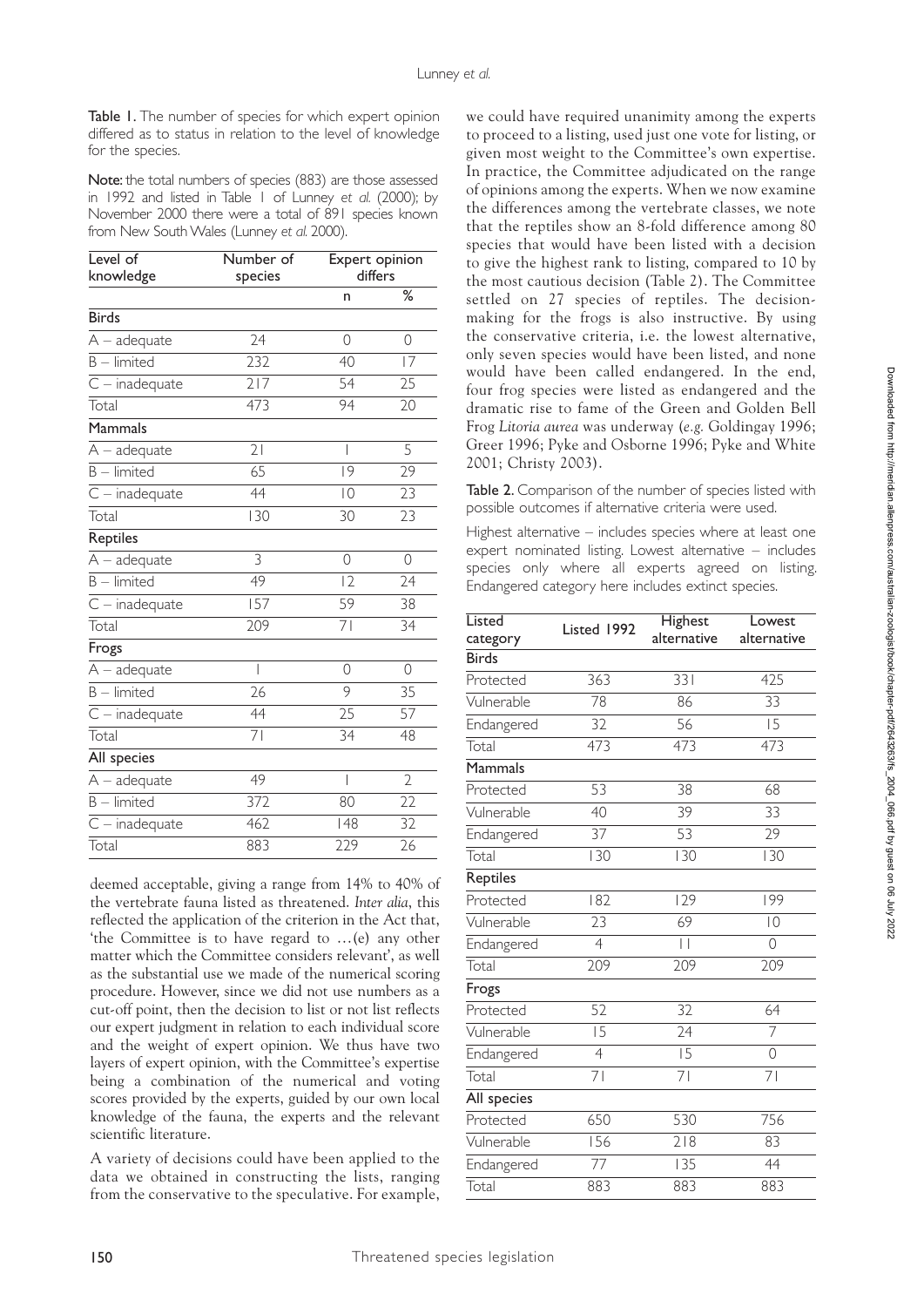|             |                                      | al. 2000) used to derive threatened species listing in NSVV under the Endangered Fauna (Interim Protection) Act 1991 and then transferred under the Threatened Species Conservation<br>Act, 1995. 2003 NSW – identifies changes to the NSW threatened species listing since 1992. |                                  |                                     |                               |
|-------------|--------------------------------------|-----------------------------------------------------------------------------------------------------------------------------------------------------------------------------------------------------------------------------------------------------------------------------------|----------------------------------|-------------------------------------|-------------------------------|
| Rank        | NSW Frog Species                     | 1992 NPWS Millsap Assessment                                                                                                                                                                                                                                                      | 1997 Aust Frog Action Plan       | 2003 WWF Frogs!<br>Panel Millsap    | 2003 NSW                      |
| (NSVV only) |                                      |                                                                                                                                                                                                                                                                                   |                                  | Score (biological<br>criteria only) | (changes since 1992)          |
|             | $\langle$<br>Pseudophryne corroboree | Vulnerable                                                                                                                                                                                                                                                                        | Endangered                       | 59                                  | Endangered                    |
|             | Adelotus brevis *                    | At least one expert nomination                                                                                                                                                                                                                                                    | unlisted                         | 53                                  | Endangered population $\beta$ |
|             | Litoria castanea                     | Endangered                                                                                                                                                                                                                                                                        | Endangered                       | 52                                  |                               |
|             | Litoria spenceri <sup>A</sup>        | Endangered                                                                                                                                                                                                                                                                        | Endangered                       |                                     |                               |
|             | Litoria piperata                     | Vulnerable                                                                                                                                                                                                                                                                        | Vulnerable                       | 50                                  |                               |
|             | Pseudophryne pengilleyi              | not considered                                                                                                                                                                                                                                                                    | of concern; insufficiently known | 49                                  | Vulnerable                    |
|             | Mixophyes iteratus ^                 | Vulnerable                                                                                                                                                                                                                                                                        | Endangered                       | 44.3                                | Endangered                    |
|             | Mixophyes fleayi ^                   | Vulnerable                                                                                                                                                                                                                                                                        | Endangered                       | 4                                   | Endangered                    |
|             | Crinia tinnula ^                     | Vulnerable                                                                                                                                                                                                                                                                        | of concern; insufficiently known | 88                                  |                               |
|             | $\langle$<br>Litoria aurea           | Endangered                                                                                                                                                                                                                                                                        | Endangered                       | 37                                  |                               |
|             |                                      |                                                                                                                                                                                                                                                                                   |                                  |                                     |                               |

Table 3. Threatened frogs in New South Wales. Rank – from a 2003 assessment by the WWF Frogs! Panel using Millsap biological scores. 1992 NPWS Millsap Assessment (Lunney *et al.* 2000) used to derive threatened species listing in NSW under the *Endangered Fauna (Interim Protection) Act* 1991 and then transferred under the *Threatened Species Conservation* 

Table 3. Threatened frogs in New South Wales. Rank – from a 2003 assessment by the WWF Frogs! Panel using Millsap biological scores. 1992 NPWS Millsap Assessment (Lunney et

#### **The special case of frogs**

In 1991, frogs were not considered to be fauna under the NSW *National Parks and Wildlife Act 1974*. Fauna until then comprised just three classes of vertebrates (birds, mammals and reptiles). In fact, reptiles have enjoyed legislative recognition only since 1974 with the passage of the *National Parks and Wildlife Act 1974*. Thus, in 1992 the NPWS did not have a corporate working knowledge of frogs, and it had to rely on the skills and collections at the Australian Museum, as well as local expertise, expressed, for example, in the books of Barker and Grigg 1977 and Barker *et al.* 1995 (which was then in the pipeline). The surprise inclusion of frogs as fauna under the legislation has been commented on previously (*e.g.* Cogger and Lunney 1992; Lunney and Ayers 1993), but what emerged was a new way of looking at the world. However, recent reviews on frogs have changed our perception on which species should be on the lists.

In 2001-2003, under the auspices of WWF (Australia) and Rio Tinto through their Frogs! partnership program, a review was conducted of the frogs of Australia by the program's Scientific Panel, on which one of us (Cogger) sat. A modified version (to reflect the special biological and ecological features of frogs) of the Australian Reptile Action Plan (Cogger *et al*. 1993) was adopted. Subsequently a small group of specialists was convened to complete the final iteration of a Millsap analysis of all Australian frogs in May 2003, producing results and a ranking of threatened frogs that varied in fairly minor respects from those determined by the Scientific Panel alone. The latter results are cited in Table 3. However, one needs to bear in mind that these scores cannot be compared directly with the 1992 NSW scores. As already indicated, the Millsap criteria were revised for the 2003 scores to better match frog biology and ecology. Further, being a national ranking, the criteria used were applied at a different geographic scale to those used in the NSW analysis. Nevertheless, retaining the Millsap scoring system makes it easier to analyse the new results using Millsap's suite of statistical tests, as well as to make comparisons with earlier data sets. The NSW subset of the 2003 WWF review was constructed to make a comparison with the 1992 status listings for frogs in NSW (shown in Table 3).

The frogs are ranked in Table 3 according to their Millsap score in early 2003. Their 1992 NSW status is presented in the next column. Some discrepancies become immediately apparent. The changes in status in NSW since 1992 are presented in the final column, and some movement towards the WWF 2003 position can be seen. What stands out as particularly odd in this table is the 1997 Australian Frog Action Plan (Tyler 1997). One notices that the current rankings are not well aligned with the 1997 Frog Action Plan, which was based, ultimately, on the subjective views of an unknown number of people (after lots of input from others). Further, it was not based on any published suite of objective criteria, but the Frog Action Plan states (p.4) that the IUCN criteria that then applied were adopted, and the definitions of these categories were repeated in the Action Plan. The main issues are that (1) the reasons for the decisions to place a species in a particular category were not transparent (*i.e.* the application of the IUCN criteria to each taxon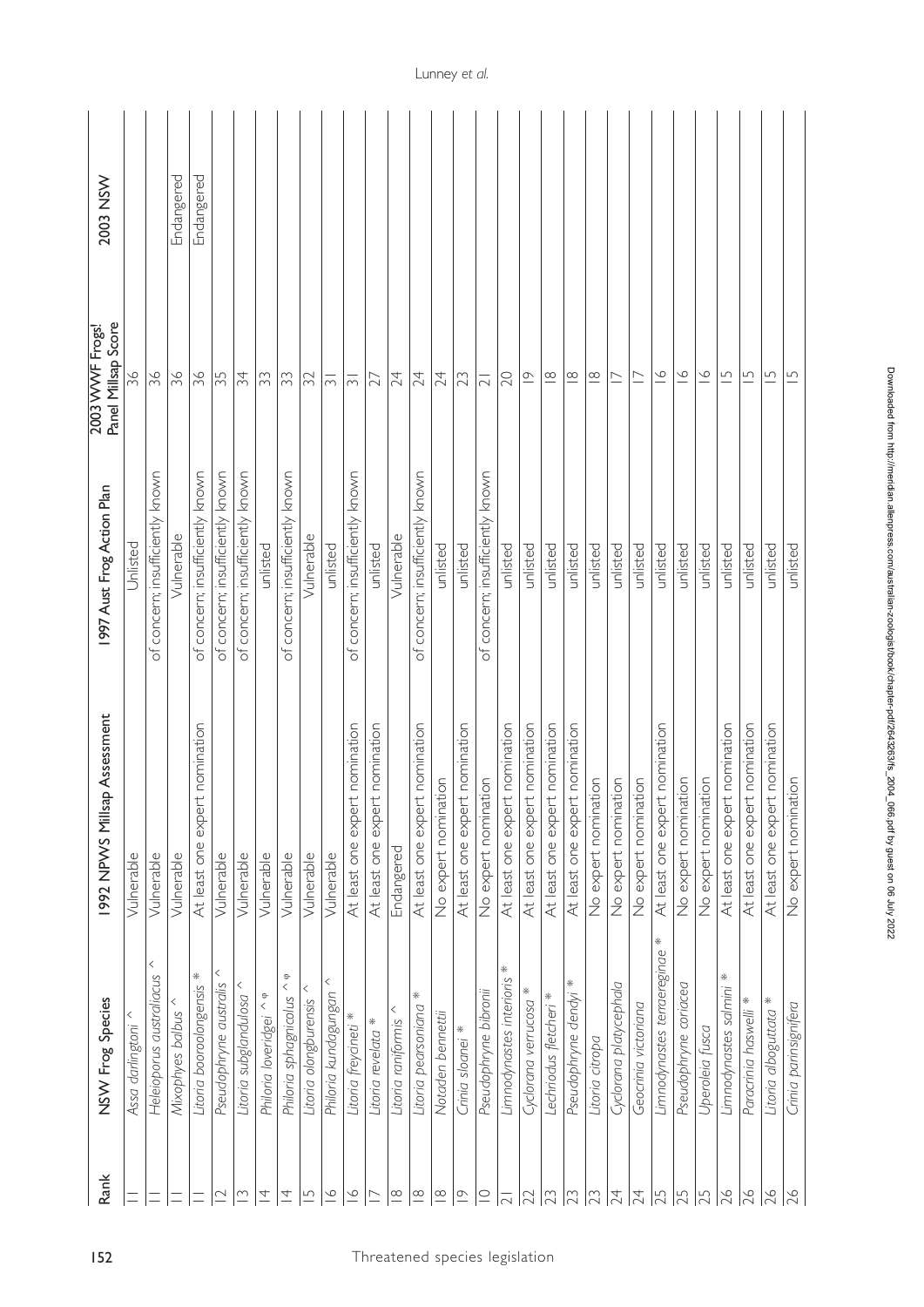| $\infty$<br>$\overline{4}$<br>$\overline{4}$<br>unlisted<br>unlisted<br>unlisted<br>unlisted<br>unlisted<br>unlisted<br>At least one expert nomination<br>At least one expert nomination<br>No expert nomination<br>No expert nomination<br>No expert nomination<br>No expert nomination | $\infty$<br>$\infty$<br>unlisted<br>No expert nomination | $\overline{\phantom{a}}$<br>$\sim$<br>unlisted<br>unlisted<br>No expert nomination | $\overline{\phantom{a}}$<br>unlisted<br>unlisted<br>At least one expert nomination<br>At least one expert nomination<br>No expert nomination | $ \infty  \infty$<br>unlisted<br>No expert nomination | $ \infty $<br>unlisted<br>unlisted<br>No expert nomination<br>No expert nomination | $\sigma$<br>unlisted<br>At least one expert nomination | $\subseteq$<br>unlisted<br>No expert nomination | $\subseteq$<br>unlisted<br>No expert nomination | $\subseteq$<br>unlisted<br>At least one expert nomination | $\equiv$<br>unlisted<br>No expert nomination | unlisted<br>No expert nomination | $\frac{10}{2}$ $\frac{10}{2}$ $\frac{10}{2}$<br>unlisted<br>No expert nomination<br>No expert nomination | unlisted   | unlisted<br>No expert nomination | $\sim$<br>unlisted<br>No expert nomination | $\sim$<br>unlisted<br>No expert nomination | $\downarrow$<br>$\sim$<br>unlisted<br>unlisted<br>nination<br>At least one expert nor<br>No expert nomination | $\downarrow$<br>unlisted<br>No expert nomination | $\vert \nightharpoondown$<br>ntly known<br>insufficie<br>ē<br>con<br>$\sigma$<br>Vulnerable | ∣∽<br>unlisted<br>unlisted<br>nation<br>nomination<br>No expert nomin<br>expert<br>$\frac{1}{2}$ | 2003 WVVF Frogs!<br>Panel Millsap Score<br> 5<br>Plan<br>Aust Frog Action<br>1997<br>1992 NPWS Millsap Assessment |
|------------------------------------------------------------------------------------------------------------------------------------------------------------------------------------------------------------------------------------------------------------------------------------------|----------------------------------------------------------|------------------------------------------------------------------------------------|----------------------------------------------------------------------------------------------------------------------------------------------|-------------------------------------------------------|------------------------------------------------------------------------------------|--------------------------------------------------------|-------------------------------------------------|-------------------------------------------------|-----------------------------------------------------------|----------------------------------------------|----------------------------------|----------------------------------------------------------------------------------------------------------|------------|----------------------------------|--------------------------------------------|--------------------------------------------|---------------------------------------------------------------------------------------------------------------|--------------------------------------------------|---------------------------------------------------------------------------------------------|--------------------------------------------------------------------------------------------------|-------------------------------------------------------------------------------------------------------------------|
|                                                                                                                                                                                                                                                                                          |                                                          |                                                                                    |                                                                                                                                              |                                                       |                                                                                    |                                                        |                                                 |                                                 |                                                           |                                              |                                  |                                                                                                          |            |                                  |                                            |                                            |                                                                                                               |                                                  |                                                                                             |                                                                                                  |                                                                                                                   |
|                                                                                                                                                                                                                                                                                          |                                                          |                                                                                    |                                                                                                                                              |                                                       |                                                                                    |                                                        |                                                 |                                                 |                                                           |                                              |                                  |                                                                                                          |            |                                  |                                            |                                            |                                                                                                               |                                                  |                                                                                             |                                                                                                  |                                                                                                                   |
| Limnodynastes ornatus<br>Neobatrachus centralis<br>Crinia deserticola<br>*<br>Litoria fallax *<br>Litoria ewingii<br>Litoria rubella                                                                                                                                                     | Litoria verreauxii                                       | Litoria nasuta *<br>Litoria peronii                                                | $\ast$<br>Litoria caerulea<br>Litoria tyleri                                                                                                 | Litoria latopalmata                                   | Limnodynastes peronii<br>Crinia signifera                                          | Litoria gracilenta *                                   | Uperoleia capitulata                            | Litoria lesueuri v                              | $\ast$<br>Mixophyes fasciolatus                           | Neobatrachus sudelli                         | Uperoleia rugosa                 | Limnodynastes dumerilii<br>Limnodynastes tasmaniensis                                                    |            | Litoria phyllochroa              | Litoria chloris                            | Cyclorana novaehollandiae                  | *<br>Uperoleia laevigata<br>Litoria jervisiensis                                                              | Limnodynastes fletchen                           | $\vert$ <<br>Litoria brevipalmata                                                           | Uperoleia tylen<br>Litoria dentata                                                               | NSW Frog Species                                                                                                  |
| $\frac{5}{3}$<br>$\frac{5}{2}$<br>$\frac{5}{2}$<br>36<br>36                                                                                                                                                                                                                              | $\overline{\mathcal{L}}$                                 | $\frac{5}{4}$<br>$\overline{\mathcal{Z}}$                                          | $\frac{5}{4}$<br>$\frac{2}{3}$                                                                                                               | 33                                                    | $\frac{1}{2}$<br>$\Im$                                                             | $\approx$                                              | $\overline{m}$                                  | $\overline{\overline{\overline{m}}}$            | $ \overline{\widetilde{\phantom{m}}}\!\rangle$            | $\frac{1}{20}$                               | $\sqrt{2}$                       | $\sqrt{29}$                                                                                              | $\sqrt{2}$ | $\frac{8}{28}$                   | $\frac{8}{28}$                             | $\frac{8}{28}$                             | $\sqrt{8}$<br>$\overline{27}$                                                                                 | 12                                               | ä                                                                                           | $\frac{97}{2}$<br>$\beta$                                                                        | Rank                                                                                                              |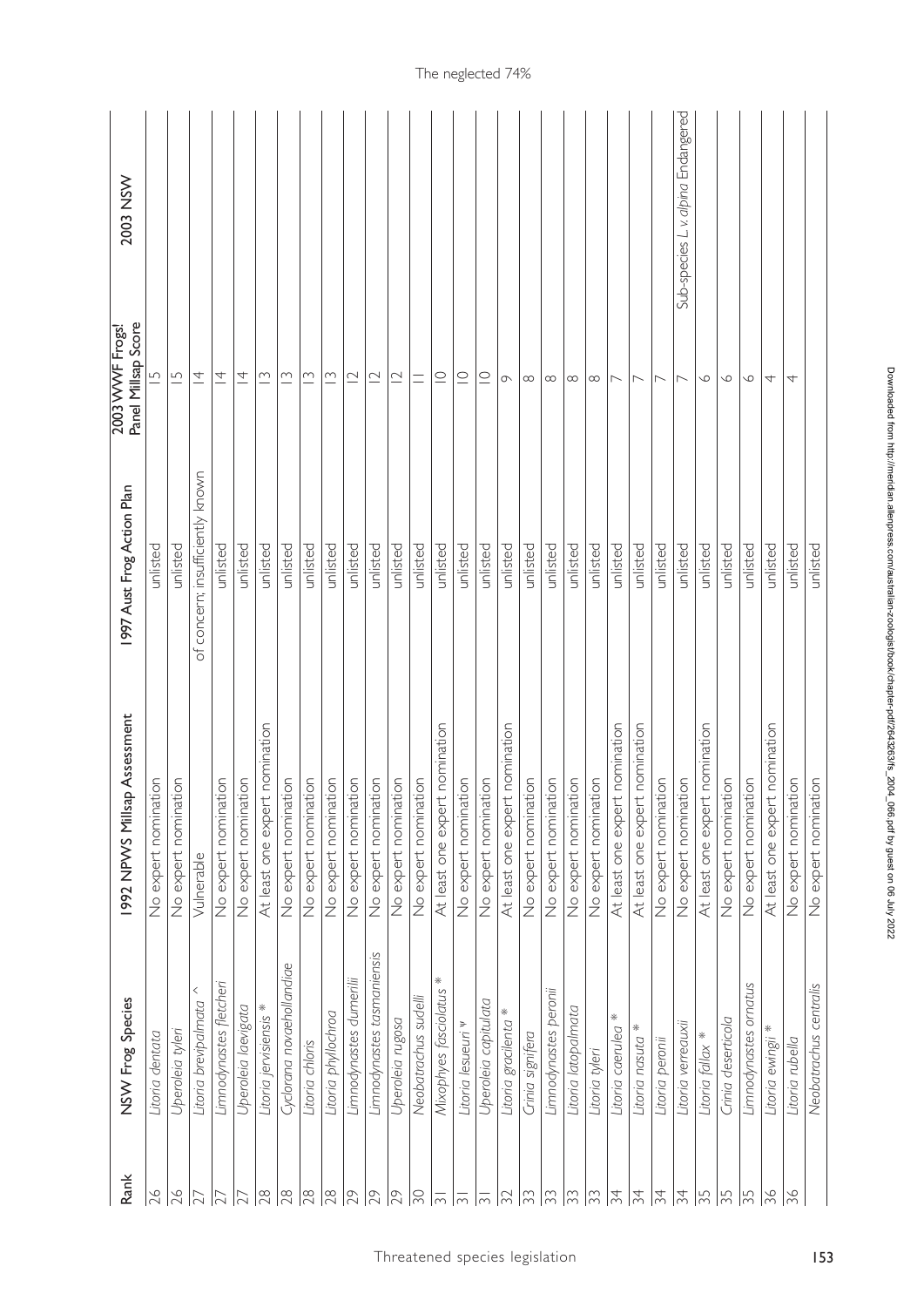| J<br>۱<br>ׇ֦֚֚֡                                            |
|------------------------------------------------------------|
|                                                            |
|                                                            |
| l                                                          |
|                                                            |
|                                                            |
|                                                            |
|                                                            |
|                                                            |
|                                                            |
|                                                            |
|                                                            |
| t                                                          |
| j<br>֠                                                     |
| ļ<br>i                                                     |
|                                                            |
| ׇ֦֚֘֝֬<br>֖֖֖֖֖֖֧ׅ֖ׅ֖֧֚֚֚֚֚֚֚֚֚֚֚֚֚֚֚֚֚֚֚֚֚֚֬֝֓֬֝֬֓֬֓֞֬֝֓֬ |
|                                                            |
| 5                                                          |
| 5                                                          |
| i                                                          |
| $\overline{\phantom{a}}$<br>i                              |
| Ï<br>ׇ֠                                                    |
| $\overline{a}$                                             |
| Ï<br>ì                                                     |
| l                                                          |
| l<br>ׇ֚֕֡                                                  |
| ׇ֚֘֡                                                       |
| i<br>İ<br>ś<br>֚֕֡֡<br>j                                   |
|                                                            |
| ì                                                          |
| l                                                          |
| i<br>í                                                     |
| i<br>j                                                     |
| l                                                          |
| l<br>١                                                     |
| ׇ֚֘֝֬                                                      |
| j                                                          |
|                                                            |
| j                                                          |
| ,                                                          |
| i                                                          |
| ۱                                                          |
|                                                            |
|                                                            |
| i<br>I                                                     |
| į<br>i<br>d<br>١                                           |
|                                                            |
| ı<br>Ļ                                                     |
| i                                                          |
| i                                                          |
| Ï<br>┇                                                     |
|                                                            |
|                                                            |
| ļ                                                          |
| ֧֧ׅ֧֧֧֧ׅ֧֚֚֚֚֚֚֚֚֚֚֚֚֚֚֚֚֚֚֚֚֚֚֚֚֚֚֡֝֓֜֝֟֓֝֓֝֓֜            |
| í                                                          |
|                                                            |
| ī<br>۱                                                     |
|                                                            |
|                                                            |
| i                                                          |
| Ş                                                          |
|                                                            |
|                                                            |
|                                                            |

| Rank | NSW Frog Species           | sap Assessment<br>992 NPVVS Mills: | 1997 Aust Frog Action Plan | 2003 WWF Frogs!<br><sup>3</sup> anel Millsap Score | 2003 NSW   |
|------|----------------------------|------------------------------------|----------------------------|----------------------------------------------------|------------|
|      | itoria daviesae #          |                                    |                            |                                                    | Vulnerable |
|      | itoria littlejohni #       |                                    |                            |                                                    | Vulnerable |
|      | Jeobatrachus pictus $\phi$ |                                    |                            |                                                    | Endangered |
|      |                            |                                    |                            |                                                    |            |

was not published), and (2) the IUCN criteria are global in context, and so do not necessarily reflect national priorities. The use of a scoring procedure such as Millsap *et al.* (1990) can help overcome such difficulties as seen in the Frog Action Plan.

Lunney *et al.*

Associated the second matrix of  $M_{\text{eff}}$  and  $M_{\text{eff}}$  and  $M_{\text{eff}}$  and  $M_{\text{eff}}$  and  $M_{\text{eff}}$  and  $M_{\text{eff}}$  and  $M_{\text{eff}}$  and  $M_{\text{eff}}$  and  $M_{\text{eff}}$  and  $M_{\text{eff}}$  and  $M_{\text{eff}}$  and  $M_{\text{eff}}$  and  $M_{\text{eff}}$  and  $M_{\text{eff$ The extent to which the current status of each frog taxon differs from earlier assessments can be seen from the extent to which the status assessments between the columns are mixed up, but with the caveat that a difference of only 2 or 3 points in the scores (on which the rankings are based) is not statistically significant. The taxa worth pointing out are those that have serious discrepancies, such as *Litoria brevipalmata, Adelotus brevis, Pseudophryne bibronii* and *Notaden bennetti.* A further major caveat is that the comparison can be based only on rankings (not threatened status) and these will vary with scale, especially where rankings are not based on the total geographic range of a species. Thus a species whose range in NSW is marginal (*i.e.* it represents only a small part of its total range) will be likely to be assigned elevated threatened status (or ranking) by comparison with the ranking of the same species when total geographic ranges are considered. This is not necessarily a criticism of state rankings, but in most cases a reflection of the interaction of two major criteria – the size of a species' geographic range under consideration and the extent to which that range is itself subject to major threatening processes, such as land clearing and overgrazing.

In relation to the inadequacies of the current threatened species legislation (NSW TSC Act and the Commonwealth EPBC Act), and the manner in which the courts apply them, the concerns now for frogs (and indeed many other vertebrates) are that all legislative instruments fail to take sufficient account of (a) incremental loss of habitat through the tyranny of small decisions; (b) scale of development; (c) edge effects and other effects of fragmentation; (d) the need for buffer zones in many cases, especially those affecting wetlands; and (e) the fact that the number of humans interacting with natural systems post-development is a critical factor in assessing impacts and in reducing their effects through good design and the use of technological solutions (such as fences).

# **Public attention for threatened species**

Threatened species legislation in large part pivots on the view (as encapsulated in the IUCN category definitions) that an endangered species is one category away from the extinct species list and a vulnerable species is heading towards the endangered species list. The message that is loud and clear to the general public is that species can decline to the point of being endangered and that if remedial action is not taken, then the decline will continue to extinction. The Numbat *Myrmecobius fasciatus* is an icon species for Western Australia. Yet few know that it was a NSW resident at the time of European settlement. The Numbat is now one of the state's 27 species of mammals that has slid to extinction since 1788 and is one of 24 mammal species that became extinct in western NSW in the first 60 years of European occupation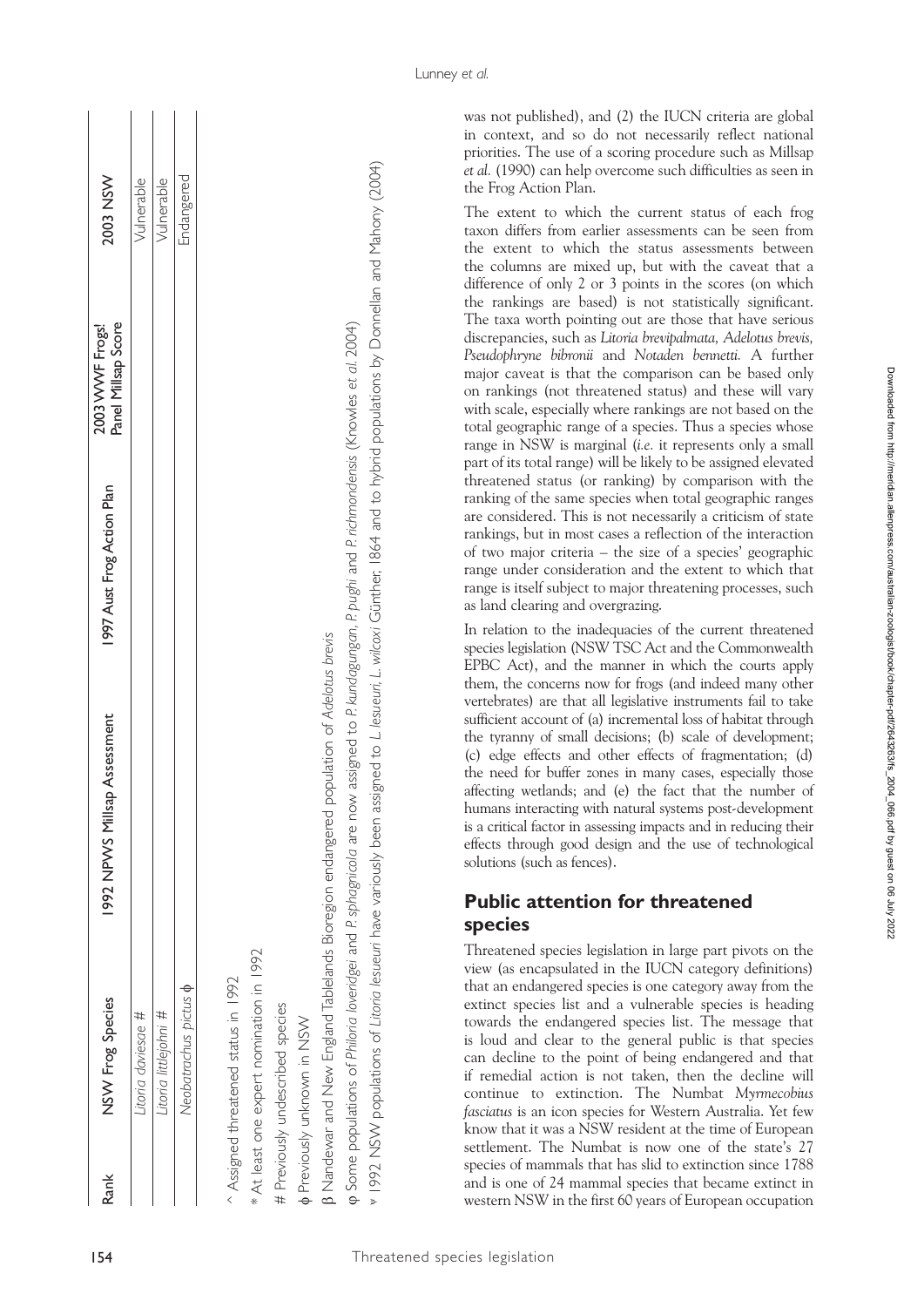of that area. Some of the other native mammals, such as the Pig-footed Bandicoot *Chaeropus ecaudatus*, have not only disappeared from western NSW, but from Australia. The cause of the extinction of the mammals of western NSW can be found in the overwhelming changes to the land wrought by sheep and compounded by the rabbits and foxes that followed in their wake. The impact was so profound that a Royal Commission on the Western Lands was formed and in 1901 it handed in its report on the causes and consequences of the use, or rather overuse, of the arid and semi-arid lands of NSW. The views found in that report can be interpreted ecologically to help explain one of the greatest mass extinction episodes of the modern era (*e.g.* Griffiths 2001; Lunney 1994, 2001; Noble 2001).

The catchcry that 'extinction is forever' has a powerful appeal, but the billboard invitation by the Australian Museum in 2003, to come and see the Thylacine 'while it is still extinct', carried an even more powerful message. If as yet undiscovered genetic technology can clone a Thylacine *Thylacinus cynocephalus* from tissue of a specimen in the museum, the cost will be immense. The important message is to conserve a species while it is extant and the extension of that message is to prevent its decline. Reversing a serious and rapid decline is likely to be a monumental task. In seizing public attention, the iconic threatened and extinct species, in our opinion, have done a brilliant public relations job for threatened species. Koalas, for example, have been a great icon for conserving forested land that is not in public ownership (*e.g.* Hamilton *et al.* 2000; Lunney *et al.* 2002). This task would have been less effective if the Koala had not been on the threatened species list. Thus there has been a positive value in working with a threatened species, but the Koala did not have this status in NSW when the work started (Lunney *et al.* 1990).

The most broadly threatened mammalian group in NSW is the rodents (Dickman *et al.* 2000). Many species are threatened or extinct, but some are sufficiently widespread to fulfil another primary goal for conservation – that is, to serve as subjects of an evaluation of threats, including potential for recovery, through experimental design and not just anecdotal information. We must be fundamentally committed to a measurable sense of recovery (or impact), for which experimental approaches such as replicated, balanced designs can be employed. Without such a commitment to monitoring and investigation at this high level of endeavour, there will be too much guesswork, or prejudice, about impacts or recovery. The best species to work with are those, such as the Bush Rat *Rattus fuscipes*, that are sufficiently common to provide estimates of numbers. These are not threatened species; they belong in the 74% bracket. What we are arguing is that good conservation practice demands good science, and good science demands good experimental design, which can rarely be provided by threatened species simply because their populations are usually too small to be studied meaningfully. So, the other 74% is the best group to employ in studies aimed at conserving habitats, defining and curbing the threatening processes, and evaluating recovery.

## **Conclusion**

The monograph by Lunney *et al.* (2000) explained how we arrived at the 1992 lists of threatened and non-threatened native vertebrate fauna of NSW. The aim here is to emphasise the level of uncertainty we encountered as we prepared the lists in 1992, and to present our reflections on those levels of uncertainty. We also consider the deleterious ecological consequences of investing most conservation effort in threatened species, rather than taking a holistic approach that deals with threatening processes for all fauna. The threatened species lists have been a boon for conserving biodiversity, but they should not become an impediment to other intelligent and essential approaches to the difficult task of conserving all our native fauna. Nor should the lists, and the procedures that led to their formulation, remain static. Inadequate knowledge undermines the listings, but how do we increase our knowledge? It is not, we would argue, by looking only at the species on the list. We need to take a more ecological approach and reflect on the broader aim of conserving biodiversity, not just of those species currently on the threatened species schedules. The report, *Biodiversity Conservation Research: Australia's Priorities*, provides one intelligent approach as to what to do, and we note that determining lists of threatened species is an outcome of a monitoring process, not simply a selfcontained aim (ANZECC/BDAC 2001). We emphasise this so that others will look critically at the schedules, and the methods, and come up with imaginative solutions for new ways to conserve our fauna, and not just work from an historic list that lacks the latest information. We also need to minimise the time lag between the identification of significant declines (or recoveries) and the updating of legislative schedules to reflect those changes.

The primary conclusion from this analysis is that the current NSW schedules of threatened species were produced with a recognition of the limitations of the methods, and the knowledge and the time available. This recognition was reflected in the inclusion of three measures of variability (level of knowledge, differences in expert opinion, and final judgement by the Committee, which included the numerical scores for each species). These measures can be interpreted in a number of ways, and as few as 127 species, or as many as 353 species could have been listed as a result of the exercise. The final 1992 list was 236 species, or 26% of the fauna. Consequently, we need to consider the lists as approximations, as working lists in need of revision, and not immutable, and certainly not as definitive. Frogs highlight one element of the problem. If one chose to tighten or relax the criteria for inclusion of species on the schedules, then one could simply move a marker up or down a set of species fixed in ranked order of degree of threat. But these rankings will vary over time – often over very short periods – as new information about the status of particular species and their distribution and ecosystems comes to hand through research or observations. The draft 2004 WWF-funded revision of Australian frog rankings shows that a sound, threatened species list is much more than the result of moving a marker up and down. A revision of the 1992 NSW lists is in order.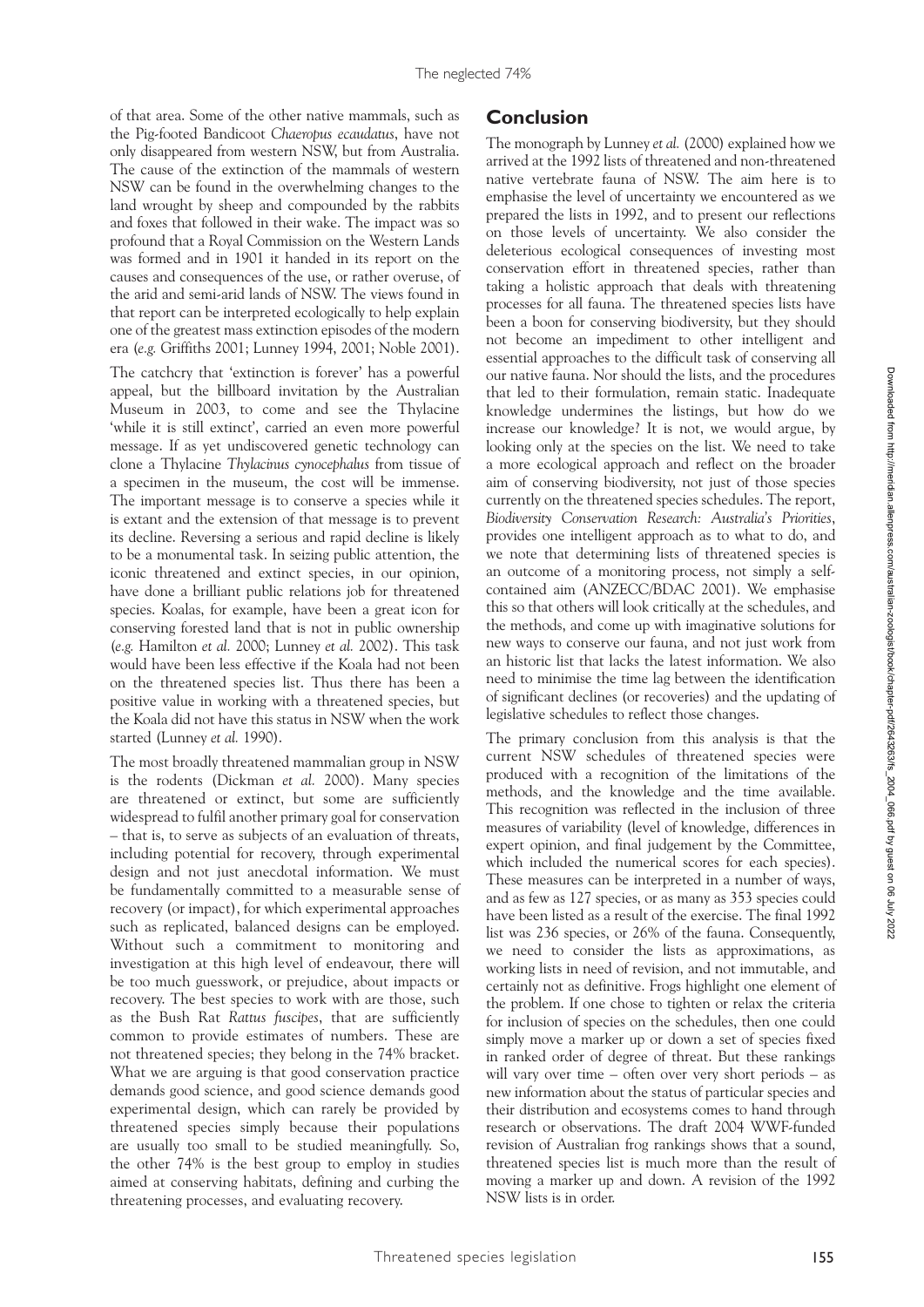The second conclusion is that the lists have created a group of outcasts, the non-listed species. We call these 'the neglected 74%', yet it is our judgment that not only should they be included in the primary thrust of conserving biodiversity, but

#### **Acknowledgements**

We are indebted to many colleagues over many years for discussions on this matter and the internal support from the Department of Environment and Conservation (which includes the NSW National Parks and Wildlife Service) to research this matter, to the Council of the they also offer opportunities, such as populations amenable to effective experimental sampling and manipulation, to aid in the process of identifying threats and evaluating solutions that are not possible with threatened species.

Royal Zoological Society of NSW for its support of the forum that created the opportunity to produce this paper, to members of the WWF Frogs! Scientific Panel and to Irina Dunn, Pat Hutchings and two referees for critical comments on the manuscript.

#### **References**

**ANZECC/BDAC. 2001.** *Biodiversity Conservation Research: Australia's Priorities.* Environment Australia, Canberra, ACT.

**Barker, J. and Grigg, G. C. 1977.** *A Field Guide to Australian Frogs*. Rigby, Adelaide.

**Barker, J., Grigg, G. C. and Tyler, M. J. 1995.** *A Field Guide to Australian Frogs*. Surrey Beatty & Sons, Chipping Norton, NSW.

**Belcher, C. 2004.** The largest surviving marsupial carnivore on mainland Australia: the Tiger or Spotted-tailed Quoll *Dasyurus maculatus*, a nationally threatened, forest-dependent species. Pp 612- 23 in *Conservation of Australia's Forest Fauna* (second edition), edited by D. Lunney. Royal Zoological Society of NSW, Mosman, NSW.

**Christy, M. T. 2003.** Making headlines or saving a species? *Australian Zoologist* 324-28, in the proceedings of the *Zoology and the Media* forum, edited by D. Lunney, A. Matthews and P. Wilson. *Australian Zoologist* 32, No 2, 2003.

**Cogger, H. G., Cameron, E. E., Sadlier, R. A. and Eggler, P. 1993.** *The Action Plan for Australian Reptiles.* ANCA, Canberra.

**Cogger, H. G. and Lunney, D. 1992.** The *Endangered Fauna (Interim Protection) Act 1991*: criteria for the selection of threatened, vulnerable and rare species of fauna. Pp. 1-9 in *The Endangered Fauna Act in Action,* edited by the Environmental Defender's Office, Sydney.

**Commonwealth of Australia. 1992.** *National Forest Policy Statement. A new focus for Australia's forests.* (second edition). Australian Government Publishing Service, Canberra.

**Dickman, C. R., Lunney, D. and Matthews, A. 2000.** Ecological attributes and conservation of native rodents in New South Wales. *Wildlife Research* 27: 347-55.

**Donnellan, S. C. and Mahony, M. J. 2004.** Allozyme, chromosomal and morphological variability in the *Litoria lesueuri* species group (Anura: Hylidae), including a description of a new species. *Australian Journal of Zoology* 52: 1-28.

**Goldingay, R. L. 1996.** The green and golden bell frog *Litoria aurea* – from riches to ruins: conservation of a formerly common species. *Australian Zoologist* 30: 248-56.

**Greer, A. E. 1996.** Why green and golden bell frogs *Litoria aurea* should not be translocated – an unpublished opinion. *Australian Zoologist* 30: 257-8.

**Griffiths, T. 2001.** One hundred years of environmental crisis. *The Rangeland Journal* 23: 5-14.

**Hamilton, C., Lunney, D. and Matthews, A. 2000.** An economic evaluation of local government approaches to koala conservation. *Australian Journal of Environmental Management* 7: 158-69.

Jarman, P. J. and Brock, M. A. 2004. The evolving intent and coverage of legislation to protect biodiversity in New South Wales. Pp 1-19 in Threatened Species Legislation: is it just an act? edited by P. Hutchings, D. Lunney and C. Dickman. Royal Zoological Society of NSW, Mosman, NSW.

**Knowles, R., Mahony, M., Armstrong, J. and Donnellan, S. 2004.** Systematics of sphagnum frogs of the genus *Philoria* (Anura: Myobatrachidae) in eastern Australia, with the description of two new species. *Records of the Australian Museum* 56: 57-74.

**Körtner, G., Gresser, S. and Harden, B. 2003.** Does fox baiting threaten the spotted-tailed quoll, *Dasyurus maculatus*? *Wildlife Research* 30: 111-8.

**Lunney, D. (ed.). 1992.** *Zoology in Court*. Royal Zoological Society of New South Wales, Mosman, NSW.

**Lunney, D. 1994.** Review of official attitudes to western New South Wales 1901-93 with particular reference to the fauna. Pp. 1-26 in *The Future of the Fauna of Western New South Wales,* edited by D. Lunney, S. Hand, P. Reed and D. Butcher. Royal Zoological Society of NSW, Mosman, NSW.

**Lunney, D. 2001.** Causes of the extinction of native mammals of the Western Division of New South Wales: an ecological interpretation of the nineteenth century historical record. *The Rangeland Journal* 23: 44-70.

**Lunney, D. and Ayers, D. 1993.** The official status of frogs and reptiles in New South Wales. Pp. 404-8 in *Herpetology in Australia: a Diverse Discipline*, edited by D. Lunney and D. Ayers. Royal Zoological Society of NSW, Mosman, NSW.

**Lunney, D., Curtin, A., Ayers, D., Cogger, H. G. and Dickman, C. R. 1996.** An ecological approach to identifying the endangered fauna of New South Wales. *Pacific Conservation Biology* 2: 212-31.

**Lunney, D., Curtin, A. L., Ayers, D., Cogger, H. G., Dickman, C. R., Maitz, W., Law, B. and Fisher, D. 2000.** The threatened and non-threatened native vertebrate fauna of New South Wales: status and ecological attributes. *Environmental and Heritage Monograph Series No. 4*. Pp. 1-132. (NSW) National Parks and Wildlife Service, Hurstville.

**Lunney, D., Curtin, A., Fisher, D., Ayers, D. and Dickman, C. R. 1997.** The ecological attributes of the threatened fauna of New South Wales. *Pacific Conservation Biology* 3: 13-26*.*

**Lunney, D. and Matthews, A. 2004.** Conserving the forest mammals of NSW. Pp 988-1021 in *Conservation of Australia's Forest Fauna* (second edition), edited by D. Lunney. Royal Zoological Society of NSW, Mosman, NSW.

**Lunney, D., Matthews, A., Stein, J. A. and Lunney, H. W. M. 2003.** Australian bat research: the limitations of *The Action Plan for Australian Bats* in determining the direction of research. *Pacific Conservation Biology* 8: 255-60.

**Lunney, D., Matthews, A., Moon, C. and Turbill, J. 2002.** Achieving fauna conservation on private land: reflections on a ten year project. *Ecological Management and Restoration* 3: 90-6.